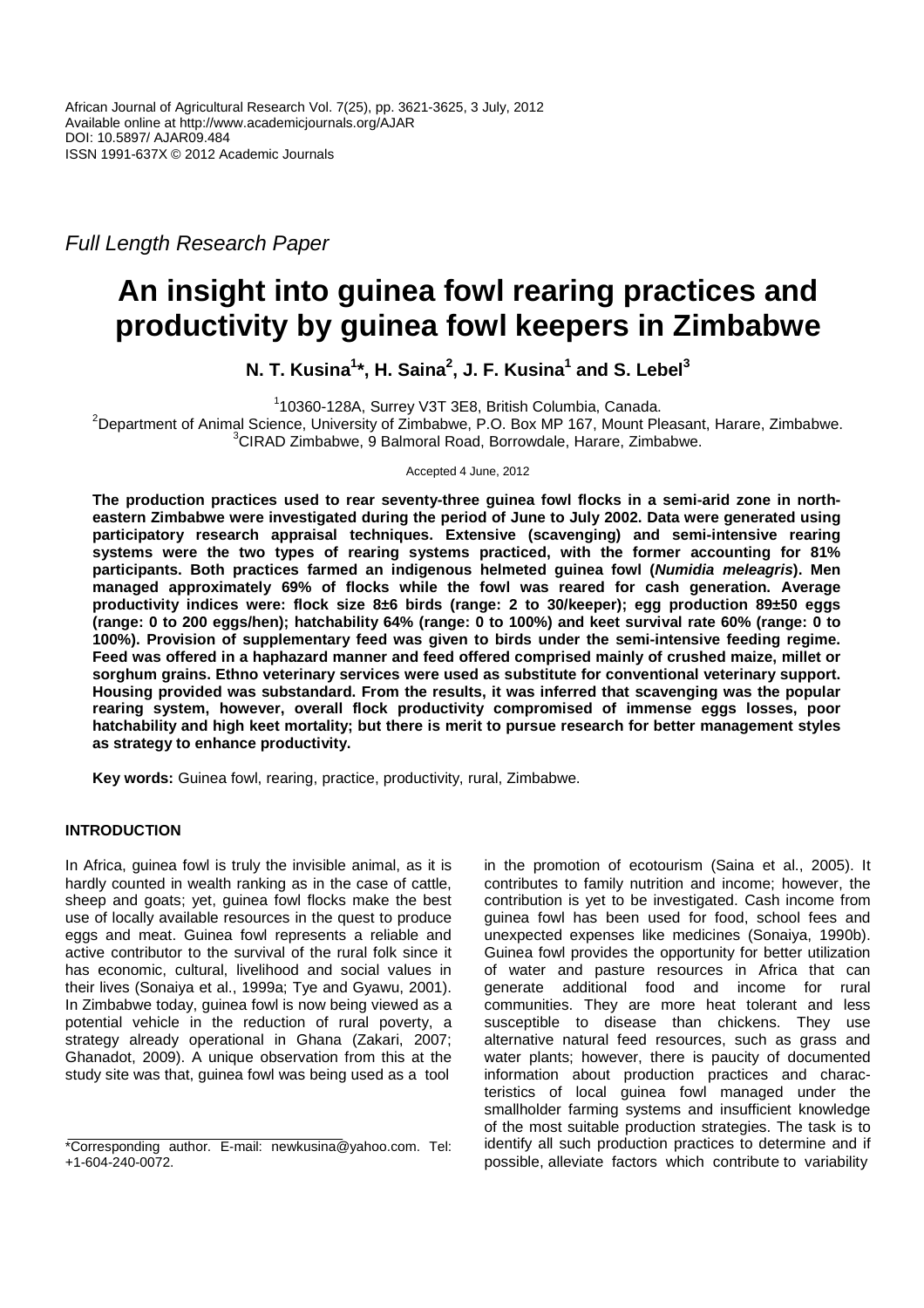**Table 1.** Partition (%) of guinea fowl ownership within the household  $(n = 73)$ .

| <b>Class</b>     | Proportion (%) |  |
|------------------|----------------|--|
| Male             | 69             |  |
| Cooperative      | 12             |  |
| Women            | 10             |  |
| Youth (children) | я              |  |
| Total            | 100            |  |

**Table 2.** Summary of classification of helmeted guinea fowls according to type (class), number of birds in the total flock population and the proportion contribution to overall flock population.

| <b>Type</b>    | <sup>1</sup> Number | <sup>2</sup> Percent |  |
|----------------|---------------------|----------------------|--|
| Growers        | 438                 | 72                   |  |
| Breeding hens  | 95                  | 16                   |  |
| Breeding cocks | 69                  | 12                   |  |
| Total          | 602                 | 1 በበ                 |  |

<sup>1</sup>Number total number of guinea fowl recorded,  $2$ percent – proportion of class of fowl.

among productivity parameters performance responses.

#### **MATERIALS AND METHODS**

## **Site description**

A brief description of the study site was published through our research laboratory (Saina et al., 2005). Briefly, the study is cited in a semi-arid area that lies 400 m above sea level within 30°18 ׀E and 30°45 E, and 16°00 ׀S, 16°22 ׀S. Annual rainfall received in the area varies from 500 to 600 mm and mean maximum and minimum temperatures were 40 and 25°C, respectively. The vege tation is savannah woodland dominated by Colophospemum mopane and acacia species. It has been recently opened up mainly for cotton production and also, the site is endowed with conservancies with a diversity of wildlife and tropical plants. The agricultural production system in the area is primarily crop-livestock based following the effective control of tsetse in the 1980s (Kusina et al., 2000).

## **Participants' selection**

A total of seventy-three guinea fowl keepers constituting 46% of fowl keepers were selected at random to participate in the study spanning a duration of 2002 to 2003. Selected participants were trained in data collation and recording prior to commencement of fieldwork.

#### **Data collection**

Qualitative data were obtained through use of participatory rural appraisal techniques (PRA) as outlined by Chambers (1993). Quantitative data were obtained through the use of data sheets

supplied to each participating fowl keeper. Data recorded included: flock size and class, number of laying hens and non-layers, number of eggs produced/hen, number of eggs that successfully hatched, keets that survived to sale weight and general management.

#### **Data analysis**

Data were processed using SPSS software (1998) to depict descriptive statistics. In this study, fertility was defined as the proportion of the total viable eggs from all eggs laid over the breeding period whereas hatchability was defined as the proportion of total incubated eggs that successfully produced keets following incubation. The proportion of hatched keets that survived to attainment sale weight constituted survivability.

## **RESULTS**

#### **Production practices**

Extensive (scavenging) and semi-intensive management systems were the two types of rearing systems practiced. Scavenging was the most popular, accounting for eighty one percent of farmers adopting the style of guinea fowl rearing. A local guinea fowl breed, the helmeted guinea fowl (Numidia meleagris) was the single breed reared among all flocks. The breed was a mixture of varieties that included white, lavender, pied, splashed, white breasted and pearl.

#### **Ownership**

The ownership demographics are presented in Table 1, revealing that men managed 69% of the guinea fowl flocks.

#### **Flock productivity**

Overall flock classification comprised 12% cockerels, 16% breeding hens and 72% young keets (Table 2). Overall flock productivity results are presented in Table 3. Average productivity indices were: flock size 8±6 birds (range: 2 to 30/keeper); egg production: 89±50 eggs/hen (range: 0 to 200 eggs/hen); egg hatchability: 64% (range: 0 to 100%) and keet survival rate: 60% (range: 0 to 100%). Provision of supplementary feed was restricted to birds under semi-intensive feeding regime and when offered, it was provided in a haphazard manner. Feed offered mainly comprised of crushed maize, millet or sorghum grains. Housing was sub-standard with provision assigned mainly to the young keets while the rest of the fowl were allowed to roost in tree branches in the vicinity of the homesteads. Ethnoveterinary services were used as substitute for conventional veterinary services. Borehole water was always available to all flocks.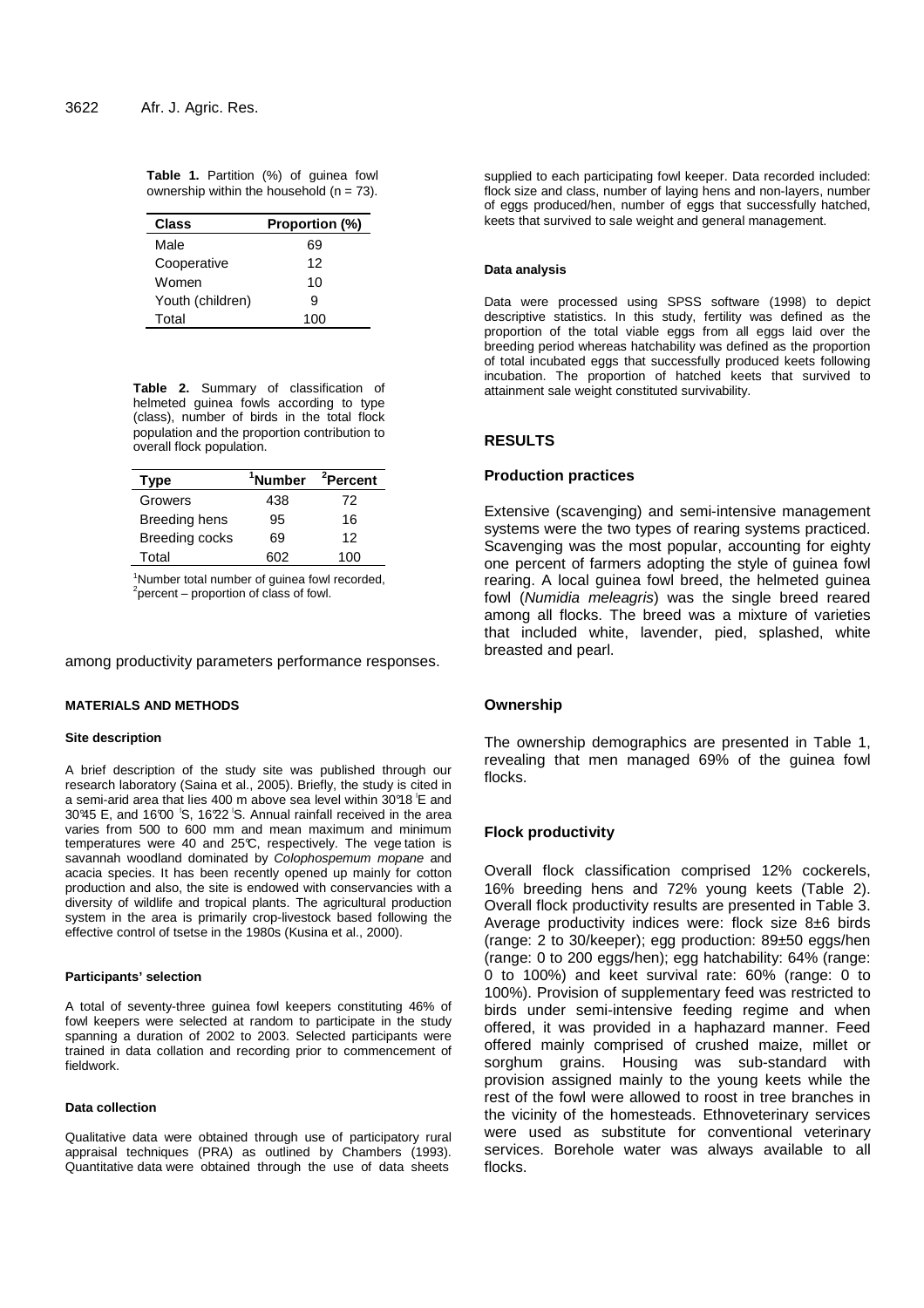| <b>Parameter</b>                         | Mean | <b>Standard deviation</b> | Range     |
|------------------------------------------|------|---------------------------|-----------|
| $\sqrt[1]{2}$ Flock size (n)             | 8    | 6                         | $2 - 30$  |
| <sup>2</sup> Number of breeding hens     | 3    | 2                         | $1 - 9$   |
| <sup>3</sup> Breeding period (months)    | 4    | 3                         | $3 - 7$   |
| <sup>4</sup> Fertility                   | 89   | 50                        | 10-200    |
| <sup>5</sup> Hatchability (%)            | 64   | 31                        | $0 - 100$ |
| <sup>6</sup> Survivability rate (%)      | 60   | 30                        | $0 - 100$ |
| <sup>7</sup> Brooding period (days)      | 12   | 3                         | $1 - 120$ |
| <sup>8</sup> Point of lay (months)       | 9    | 2                         | $7 - 14$  |
| <sup>9</sup> Age at sale (months)        | 6    |                           | $3 - 10$  |
| <sup>10</sup> Productive life span (yrs) |      |                           | $1 - 3$   |

**Table 3.** Survey summary results of overall fowl productivity compiled from data obtained for the 2001/2002 breeding season.

<sup>1</sup>Flock size – number of guinea fowl within flock; <sup>2</sup>breeding hens – guinea fowls that reached the reproductive stage; <sup>3</sup>breeding period - the time from the start to end of laying during one breeding season; <sup>4</sup>fertility - egg production per hen: number of eggs produced by one guinea fowls during one breeding season;<br><sup>5</sup>hatchability (%) - the proportion of incubated eggs that successfully produce a keet at the end of the incubation period; <sup>6</sup>survivability – number of keets that survived up to attainment of sale weight; <sup>7</sup>brooding period (days) - number of days the keets are provided with warmth and feed under an enclosure; <sup>8</sup>point of lay - the age at which a guinea fowl hen start laying eggs;  $^9$ age at sale -duration to attainment of sale weight;  $^{10}$ productive life span (yr) - number of years a guinea fowl is allowed to breed before culling.

## **DISCUSSION**

The results obtained in this study clearly showed that scavenging or extensive fowl rearing practice marked by the rearing of the indigenous helmeted guinea fowl (N. meleagris) was predominant. This finding concurs with several reports cited in literature (Bourzat and Saunders, 1990; Ouandaogo, 1990; Sonaiya et al., 1999a; Kitali, 2004). In all cases, scavenging was common and popular among smallholder fowl keepers due to the minimal investments requirements while achieving comparable benefit (Tye and Gyawu, 2001). According to extensive literature, free-range systems or scavenging practices have made exclusive use of local breeds, as was the case in this study. The use of exotic birds was avoided due to their liability under scavenging management system (Sonaiya, 1990b). Furthermore, the purchase of exotic stock proved prohibitive and unattainable by the poor resource fowl keepers. Basically, the local guinea fowl breed is renowned for being hardy; it exhibits remarkable resistance to many common diseases of chicken and such adaptability qualities results in it being suitable to any agro-climatic condition. Additionally, local breeds do not require elaborate and expensive housing, are capable of excellent foraging capabilities and consume all non-conventional feed not used in feeding chicken, making it an ideal poultry species for the poor to rear, compared to chicken. Raising guinea fowl in an integrated crop-livestock farming situation, as was this study, was ideal, in that, it permitted flexibility in resource allocation among the numerous chores associated with

integrated crop-livestock faming. It was therefore no surprise that all participating fowl keepers in the study preferred the use of a local breed, the helmeted guinea fowl (N. meleagris). An interesting revelation was that the fowl was represented in a mixture of varieties that included white, lavender, pied, splashed, white breasted and pearl, a latter finding similar to a report from Sonaiya et al. (1999a).

An interesting though controversial finding was that guinea fowl management was dominated by the male gender, managing approximately 69% of all flocks (Table 2). This finding concurs with an earlier publication by Ayorinde (1990) from Nigeria who stipulated that men were the owners of guinea fowl among Nigerian households. In support of this theory, Oke et al. (2004) suggested that women were not capable of managing guinea fowl, particularly in situations when the fowl did not respond to calls from feral fowl within the vicinity (Oke et al., 2004). Although an amazing suggestion, it is contrary to earlier reports by Gueye (1998) who reported that approximately 70% of guinea fowl were under the control of women in rural Sub-Saharan Africa. Furthermore, in a comprehensive report by Sonaiya (1990b), it was revealed that women were the primary management players in guinea fowl rearing. Their duties entailed ensuring the wellbeing of fowl with children helping in nest search and egg collection. A similar result was reported from work conducted by Kusina and Kusina (1999) in Zimbabwe who indicated the fundamental role of women in management of small stock including guinea fowl. Notwithstanding the previous suggestions, it is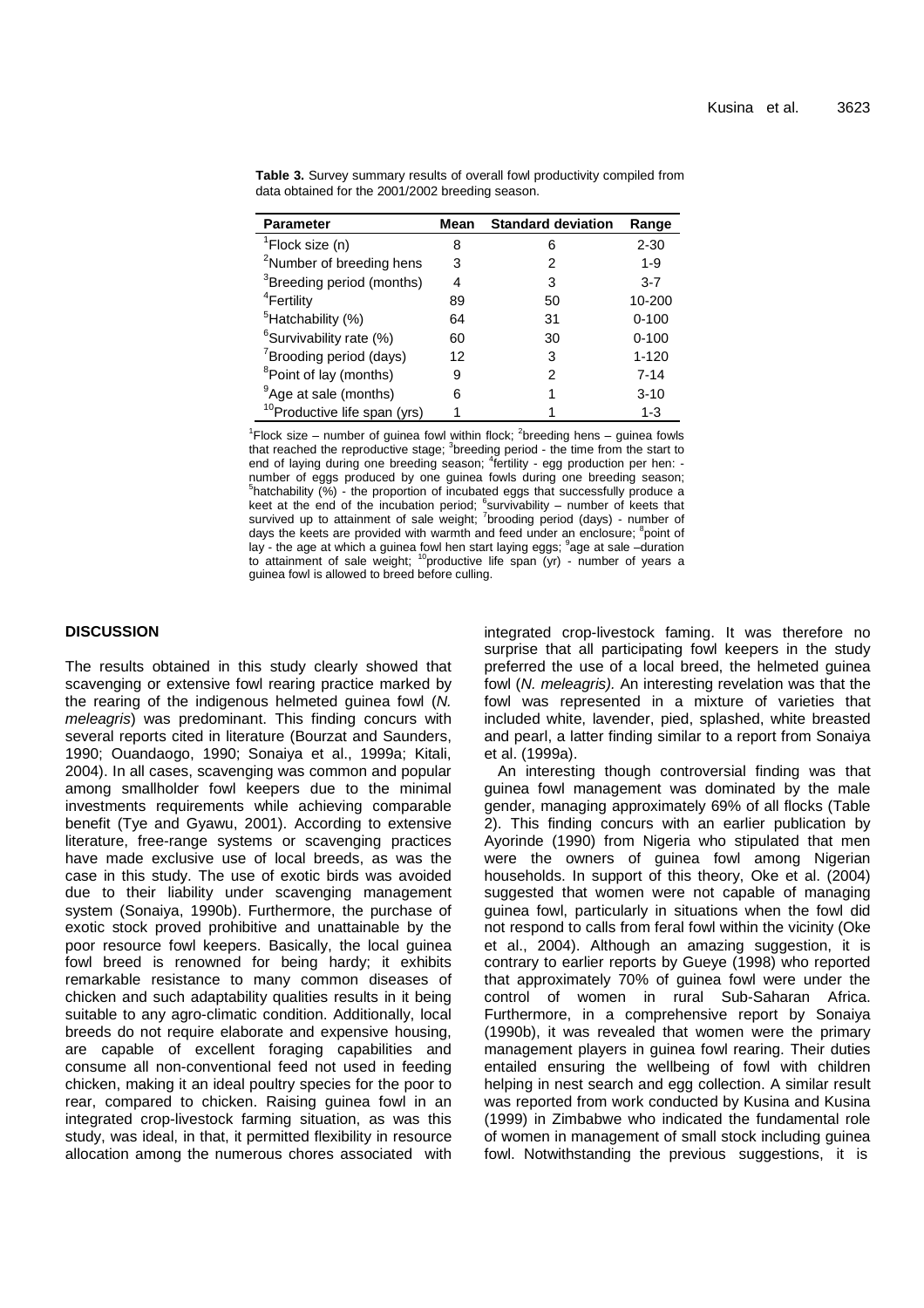highly plausible that cultural differences among research groups might play a major role in decision-making with regards to livestock management styles. In spite of the differences in monument impinge on management decision regarding management of livestock, it is recommended that promotion of women into managing guinea fowl flocks under the auspices of co-ops might be a prudent strategy to confronting the recurrent rural poverty amongst sub-Saharan African communities.

Faced with the economic meltdown prevailing in Zimbabwe today, logic dictates that farmers adopt agricultural enterprises and production practices that ensure low input demands that are profitable as well as sustainable. Guinea fowl production provides one of the best alternatives for the rural populace to access meat and eggs as well as potential for revenue generation through sales of live fowl and/or eggs. Taking into consideration our results summarized in Table 3, achieving success with such performance levels is remote. According to our study results, mortality ranged from 0 to 100%, a finding that is similar to a work from Ghana. In an earlier report by Tye and Gyawu (1991), mortality losses ranged from 80 to 100%. According to these authors, the major causes of mortality could have been exposure to bad weather, poor feeding and worm infestation. Several other research reports made similar remarks to the effect that exposure of eggs to bad weather was detrimental and negatively impacted on the fertility of the eggs (Nwagu and Alawa, 1995; Tye and Gyawu, 2001; Mahamadou, 2007). A remedy to curtail losses was through the provision of proper brooding facilities for keets, thereby enhancing survival of keets (Embury, 2001). It is highly possible the flocks in our study suffered the same predicament of exposure to adverse ambient conditions due to lack of adequate housing. Fertility might also have been compromised through substantial losses of both eggs as reflected by the immense variability in response to these parameters (Table 3). There is a great probability that substantial numbers of eggs and/or keet losses might have been exacerbated by predation from predatory birds due to lack of shelter. The most common predatory birds found in the study site included hawks and eagles. The citing within a mountainous range provides goof habitat for these birds. Additionally, occasional theft of eggs and mature birds were reported.

 As previously reported, guinea fowl productivity compromised not only of high keet mortality, but also through low hatchability. In principle, hatchability is under direct control of the egg pool for brooding. In our study, results in Table 3 clearly revealed hatchability exhibited immense variation ranging from 0 to 100%. Other researchers reported different hatchability responses. For example, in Mali, hatchability was reported to be uniformly high in guinea fowl, ranging from 80 to 84%, while in Nigeria, Nwagu and Alawa (1995) reported mean hatchability of 71%. These compare considerably well

with our mean hatchability of 64%. The differences among these research groups might be ascribed to egg losses as a result of predation by predatory birds or wild animals as well as eggs that remain unaccounted for. In our case, it is highly plausible that much of the cost to hatchability could be ascribed to the abundant wild animals that roam the area. Notwithstanding predation, it is important to highlight that the lack of veterinary support might have exacerbated keet losses as reported in several other researches (Nwagu and Alawa, 1995; Tye and Gyawu, 2001; Mahamadou, 2007).

Although a few stocks were offered for sale, the finding that attainment of sale weight was achieved within 12 to 70 weeks implies a reasonable response that lies in statistics; Embury (2001) flock attained slaughter/sale weight within 24 weeks. It was majorly the level of reluctance exhibited as regards selling stock. The result contradict the common belief that fowl keepers produce for sale; nonetheless, the economic viability and contribution of guinea fowl through family consumption of excess eggs and meat, coupled with occasional sale of both eggs and live birds is unequi- vocal. It is therefore recommended that a nationwide promotion of traditional guinea fowl rearing be adopted in areas where the indigenous bird is in abundance as the benefits significantly accrue to the family budget as well welfare which is expected to be positively impacted through the use of the readily available guinea fowl products, as it relates to eggs and meat, a scenario of national benefit reducing dependence on external subsidies including government and/or non-profit organization. The latter will empower the involved communities culminating in reduced rural poverty.

## **Conclusion**

From the results, it is concluded that scavenging was the popular guinea fowl rearing system. Poor hatchability of eggs and excessive mortality of keets and general mismanagement of both eggs and keets compromised guinea fowl production. Increasing the number of hatching eggs and reducing keet mortality might improve productivity substantially. These findings have tremendous relevance and importance in the future development and expansion of indigenous guinea fowl rearing in Zimbabwe.

## **ACKNOWLEDGEMENTS**

The Smallholder Agricultural Research (SHARE) through Danish International Development Agency (DANIDA) funded the study. We thank the Department of Household Agricultural Project (HASP) for assisting in logistical support. We also acknowledge the farming community of Lower Guruve for the support for the study and making it